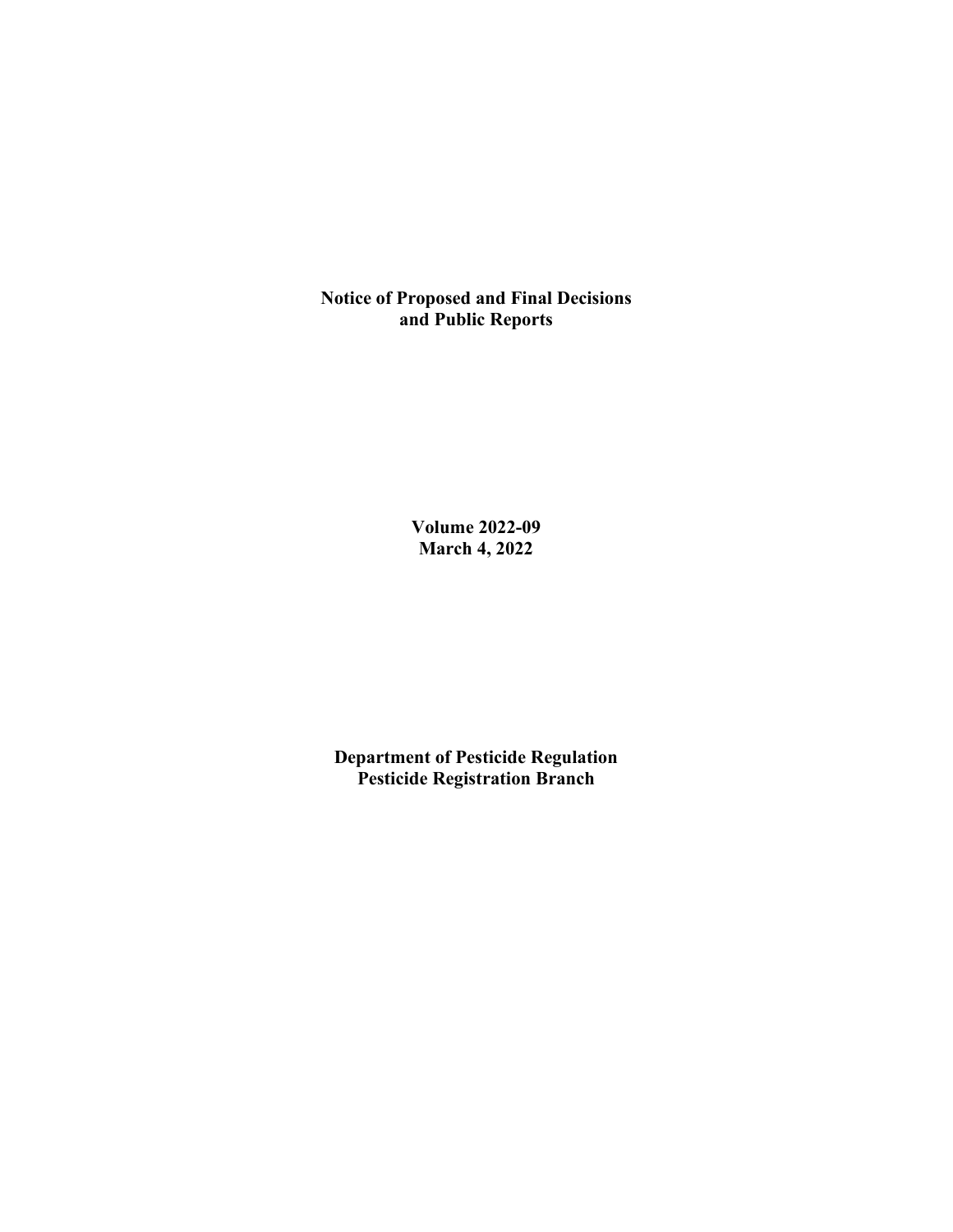## **NOTICE OF FINAL DECISIONS TO REGISTER PESTICIDE PRODUCTS AND WRITTEN EVALUATION**

Pursuant to Title 3, California Code of Regulations section 6255, the Director of the Department of Pesticide Regulation (DPR), files this Notice of Final Decisions to Register Pesticide Products with the Secretary of the Resources Agency for posting. This notice must remain posted for a period of 30 days for public inspection. Between the time DPR posts a proposed registration decision for public comment and DPR makes a final decision regarding the product, nonsignificant changes may be made to the product label (e.g., revising the product name, changing a master label to an end-use marketing label, correcting typographical errors). If the changes are not significant, DPR will not re-notice the product for public review and comment. However, if significant changes are made to the product label that substantially affect DPR's analysis on direct or indirect significant adverse environmental or human health impacts that can reasonably be expected to occur from the proposed decision, DPR will re-notice the product label for public review and comment.

In addition, for any product that is posted proposed to register as a conditional registration, the registrant may address the conditions of registration by providing the appropriate data or modifying the product label (e.g., remove use site, add "not for use in California" to a use site) during the posting period. If the registrant adequately addresses the conditions of registration during the posting period and the resulting change to the product label is not significant such that DPR must re-post the product label for review and public comment, DPR will post the product below, but will no longer have a "conditional" designation by the registration type.

For information about submitting a request for any documents related to this notice, please visit [https://www.cdpr.ca.gov/public\\_r.htm.](https://www.cdpr.ca.gov/public_r.htm)

To view the public report that was issued when the product was proposed for registration, click on the hyperlinked Tracking Number for the product.

*Tracking Number with hyperlink to public report – (EPA Registration Number) Applicant / Brand Name*

[300872](https://www.cdpr.ca.gov/docs/registration/nod/public_reports/300872.pdf) - (7946 - 28) J.J. MAUGET CO. TEBUJECT 16 USE: FUNGICIDE - FOR THE CONTROL OF DISEASES SUCH AS DUTCH ELM DISEASE, CRABAPPLE SCAB, AND ANTHRACNOSE ON ORNAMENTAL TREES TYPE: SECTION 3 LABEL AMENDMENT - TO ADD PLANT PATHOGEN FUSARIUM DIEBACK ACTIVE INGREDIENT(S): **TEBUCONAZOLE** CAS NUMBER(S): 107534-96-3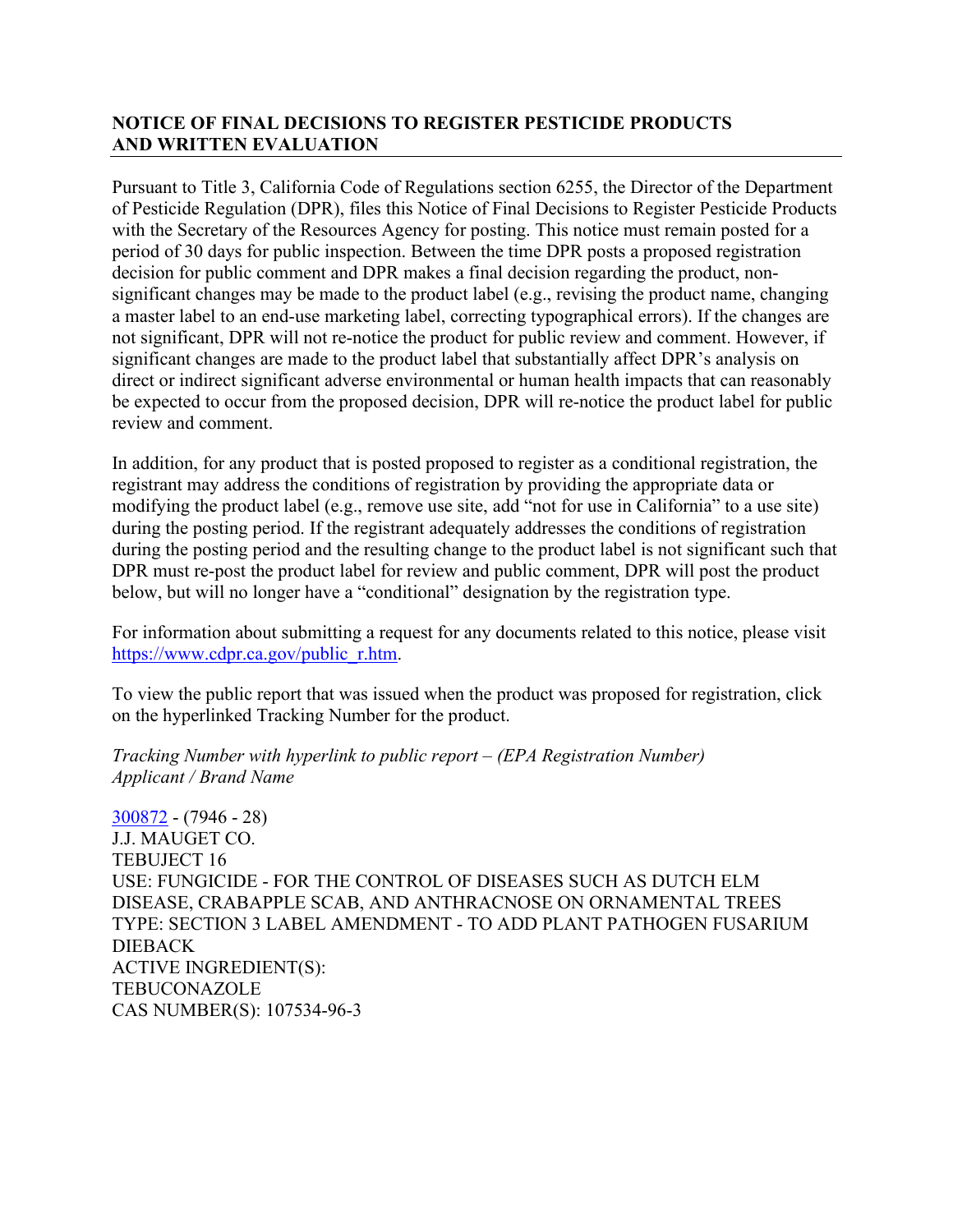**Notice of Final Decisions to Register (Continued) Page 2**

[290373](https://www.cdpr.ca.gov/docs/registration/nod/public_reports/290373.pdf) - (51517 - 11) WESTBRIDGE AGRICULTURAL PRODUCTS DART FUNGICIDE EC USE: FUNGICIDE - FOR AGRICULTURAL USE ONLY, FOR THE CONTROL OF DISEASES SUCH AS POWDERY MILDEW, LEAF SPOT, AND BOTRYTIS BLIGHT ON CROPS SUCH AS BLACKBERRY, BROCCOLI, CUCUMBER, BARLEY, GRAPEFRUIT, AND GARLIC TYPE: SECTION 3 REGISTRATION - CONDITIONAL ACTIVE INGREDIENT(S): CAPRIC ACID CAPRYLIC ACID CAS NUMBER(S): 334-48-5 , 124-07-2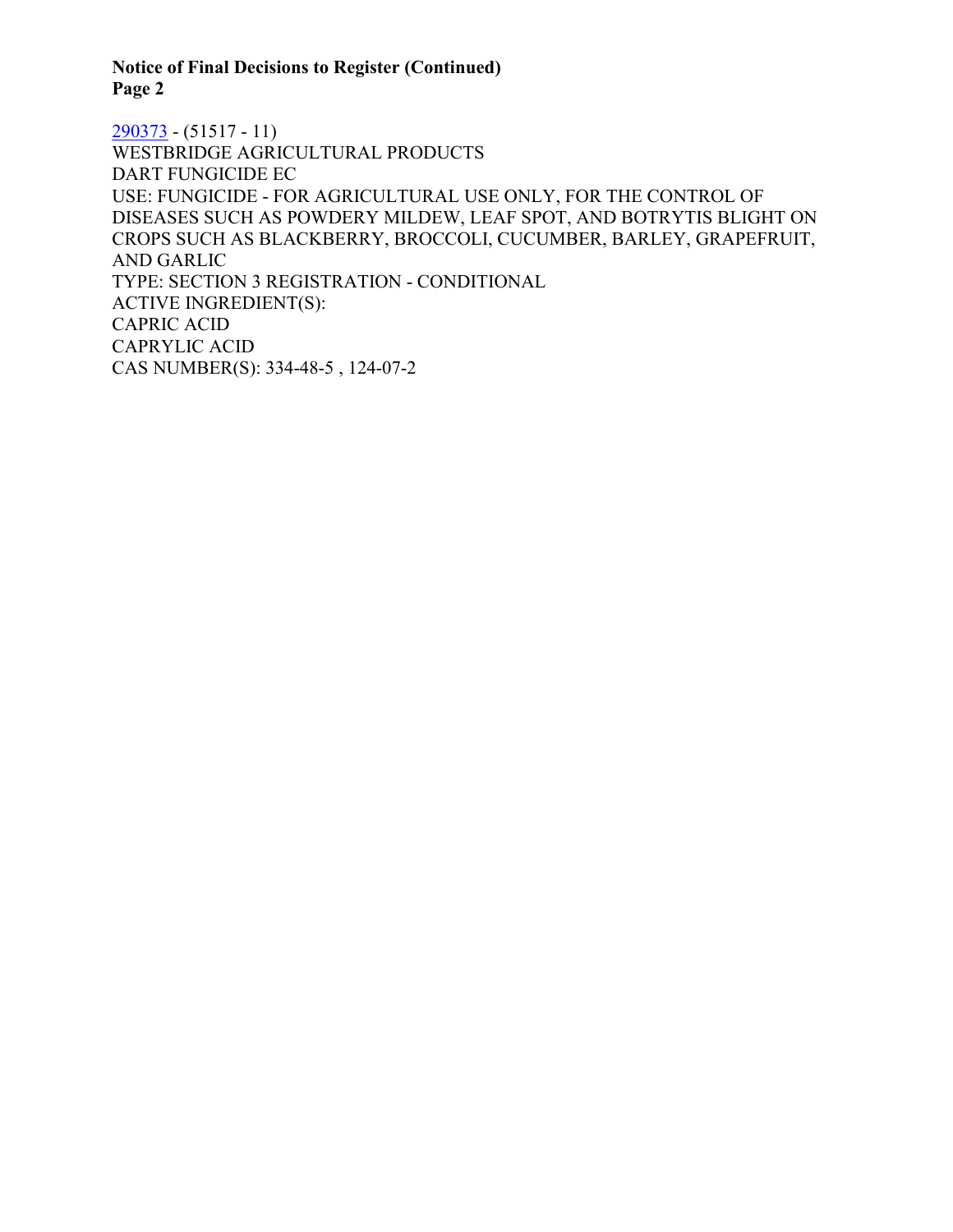# **Notice of Final Decisions to Register (Continued) Page 3**

#### **Written Evaluation**

Pursuant to Title 3, California Code of Regulations section 6254, this notice includes a written evaluation of significant environmental points raised in comments submitted during the review and comment period required by Title 3, California Code of Regulations section 6253 for any of the products listed above.

#### **DPR received no comments on the above listed products.**

*Original signed by Tulio Macedo 03/02/2022*

 Tulio Macedo, Chief Pesticide Registration Branch

Dated